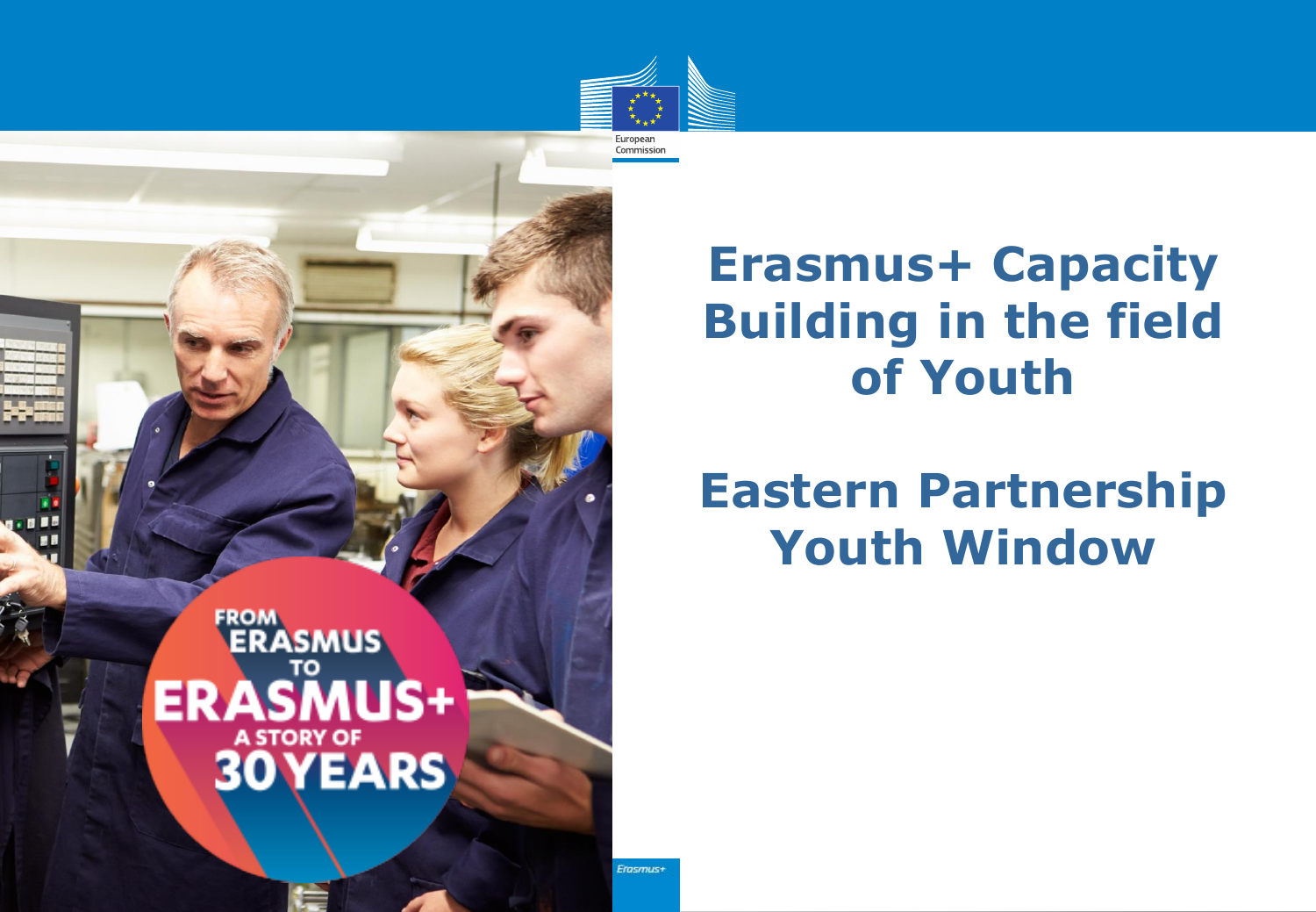

### **Part I**

# Funding opportunities offered to Eastern Partnership youth organisations

General framework

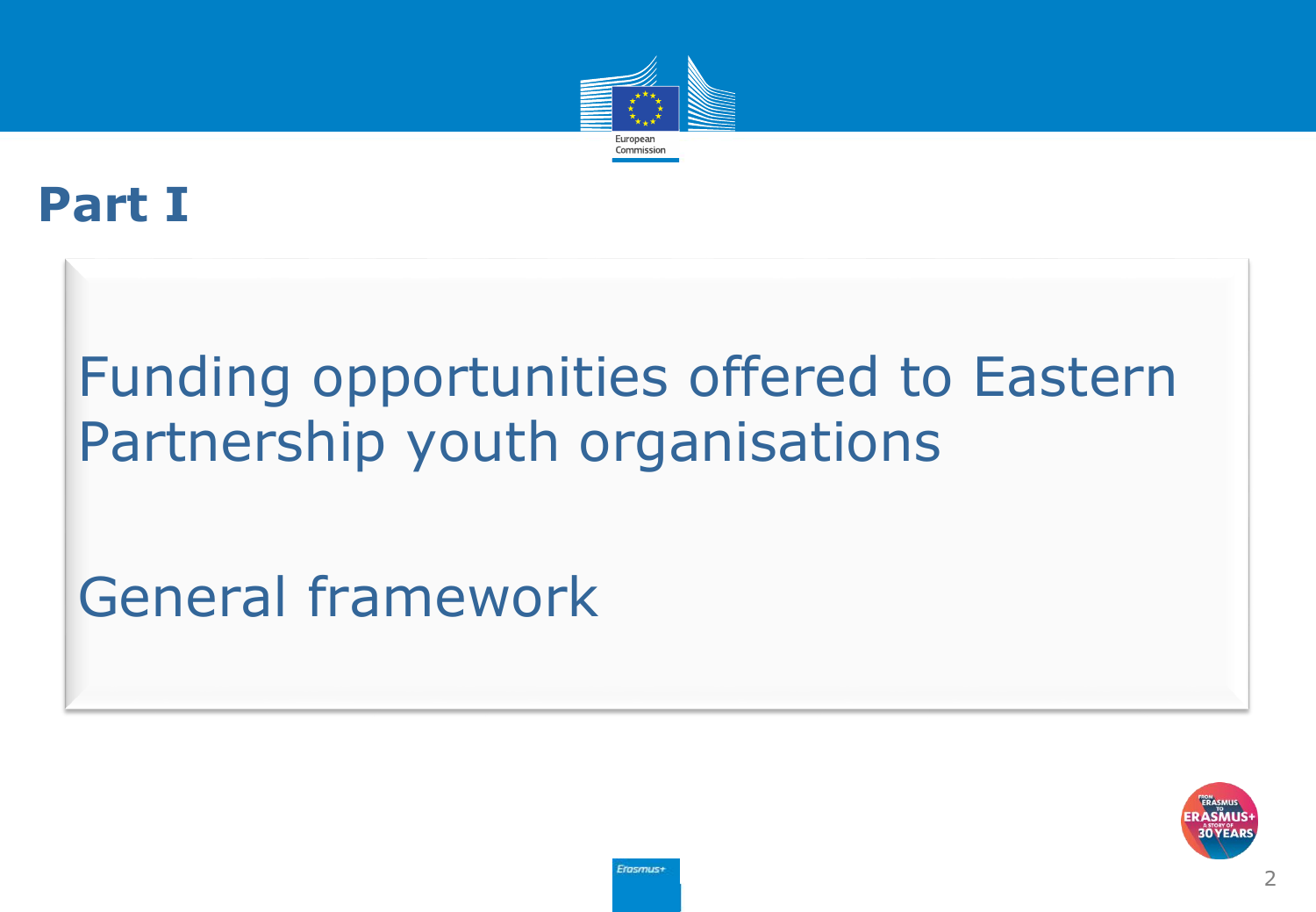

#### The **Eastern partnership Youth Window**:

- Is a component of a broader initiative **EU4youth**;
- Offers opportunities to finance projects within **Erasmus+ programme under Key Action 2: Capacity Building in the field of Youth**
	- ▶ Objective: to support Eastern partnership countries in fostering the active participation of young people in society and economy
	- Eligible countries: Armenia, Azerbaijan, Belarus, Georgia, Moldova, Ukraine

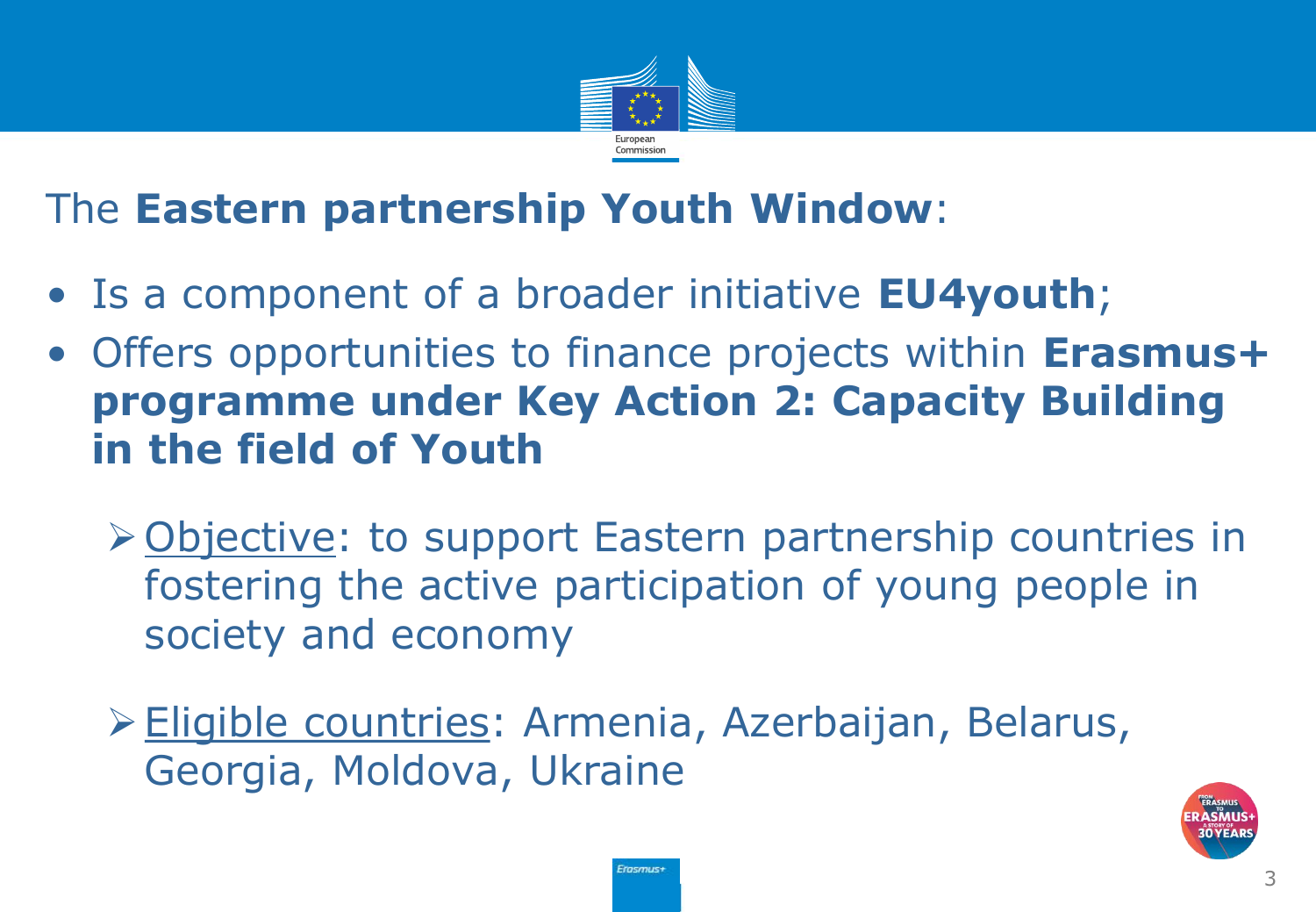

#### **Key Action 2: Capacity Building in the field of Youth**

- $\triangleright$  Objectives: to enhance management, governance, innovation capacity and internationalisation of youth organisations in partner countries and of promoting new forms of training and new approaches to youth work;
- Activities supported: combination of capacity building activities and mobility activities.



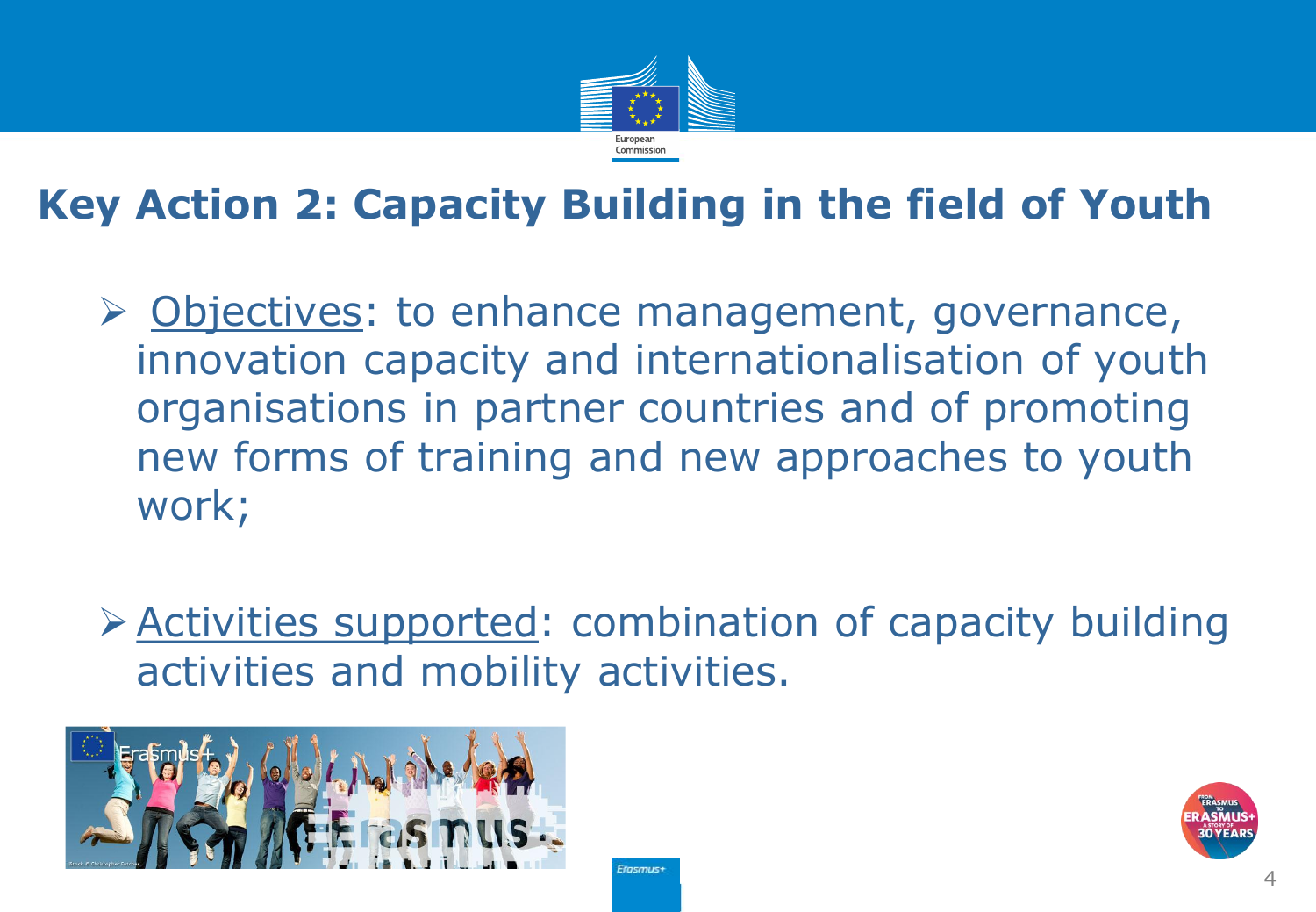

#### **Capacity building activities**

- Policy dialogue, cooperation, networking and exchanges, conferences, workshops, meetings
- **Example 2 Server** Large-scale youth events
- **Information and awareness campaign,**
- Development of youth work methods, tools and materials, youth work curricula, training modules and documentation instruments
- **Example 2 reation of new forms of delivering youth work, providing** training

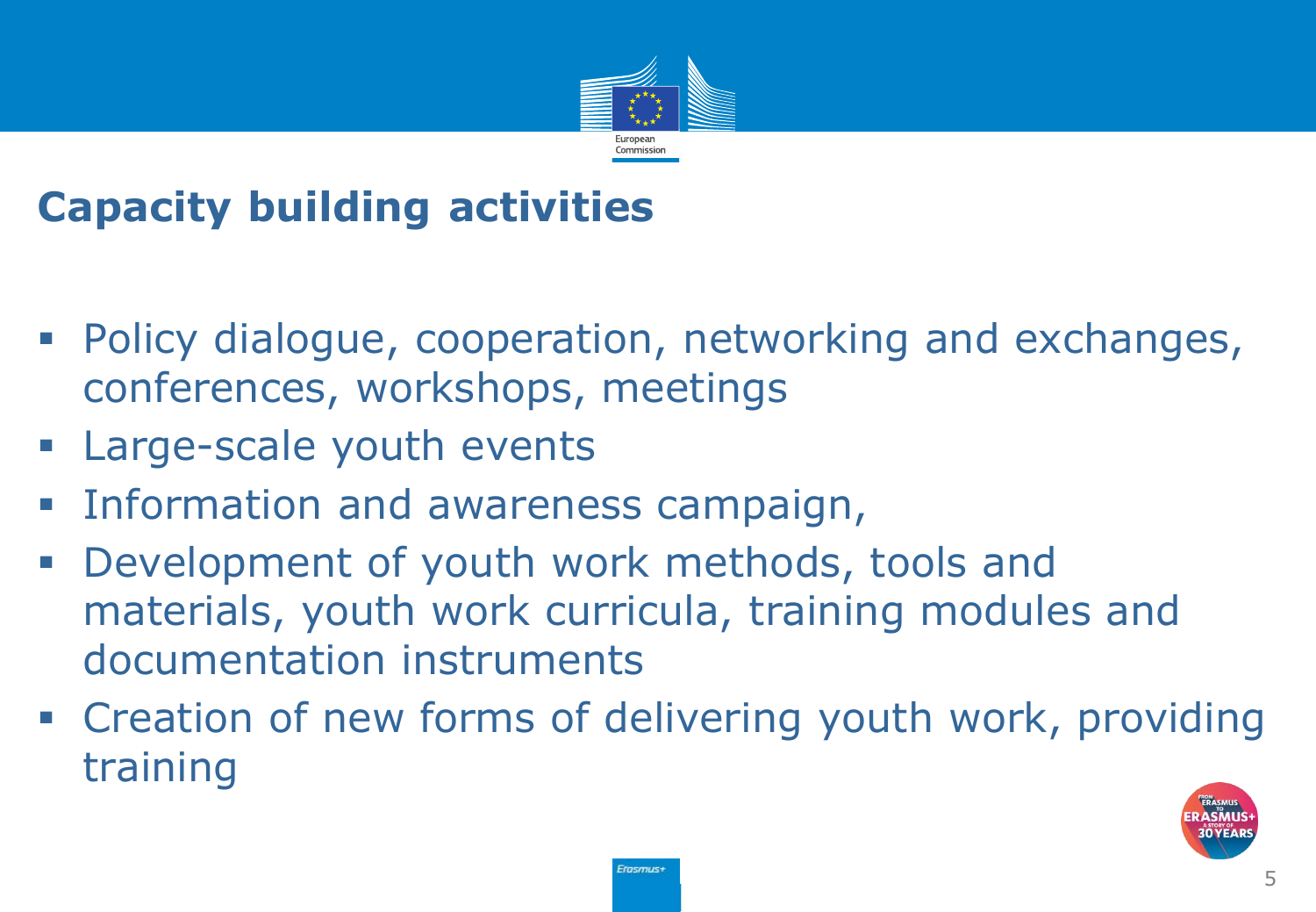

#### **Mobility activities**

- Youth Exchanges (for young people aged from 13 to 30 5 to 21 days)
- Volunteering Activities (for young people aged from 17 to 30 - 60 days to 12 months)
- **Mobility of Youth workers (5 days to 2 months)**

 $\rightarrow$  Only between the Programme countries and the eligible partner countries

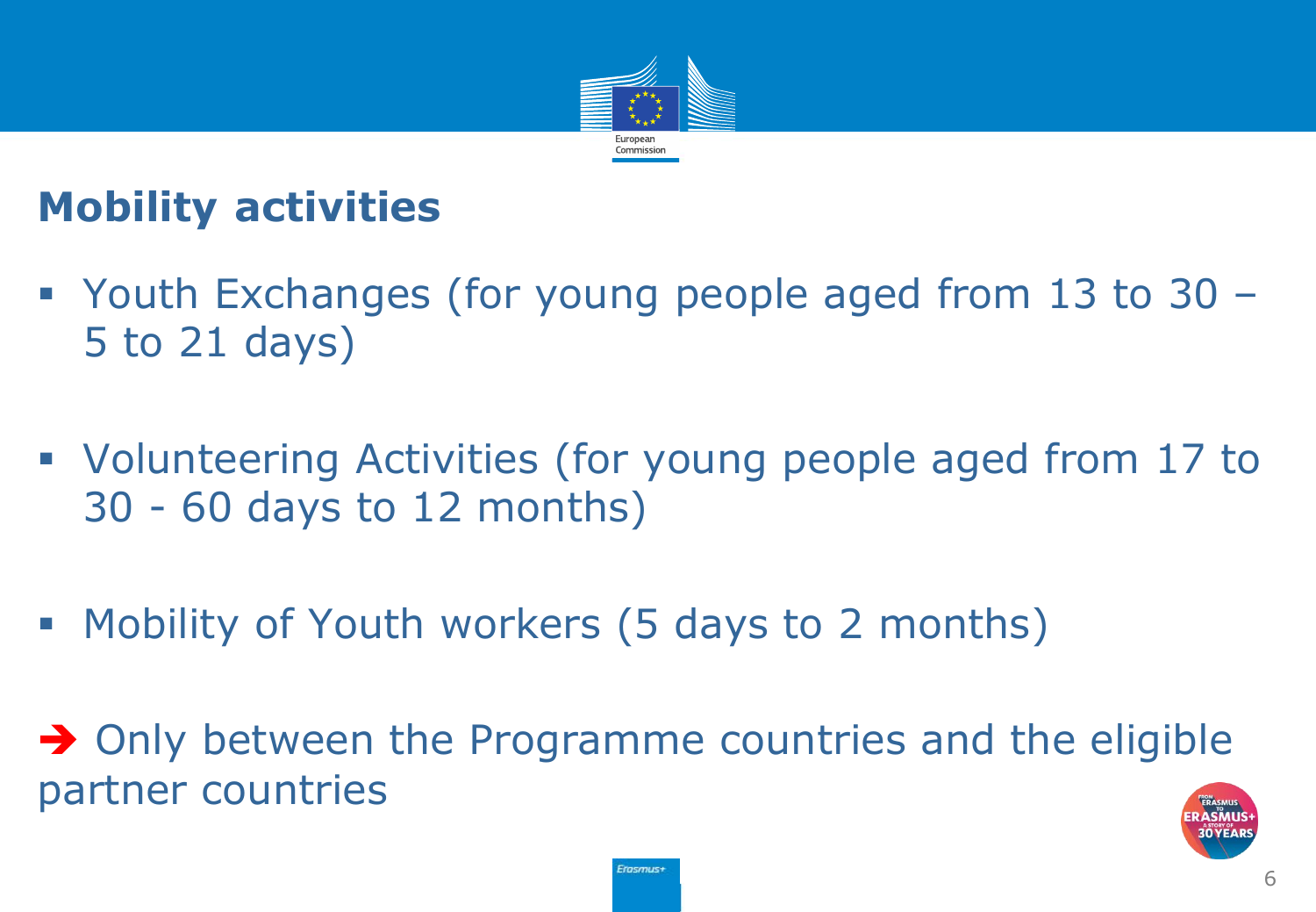

### **Part II**

# Erasmus+ Capacity Building in the field of Youth 2018

# Main conditions to participate

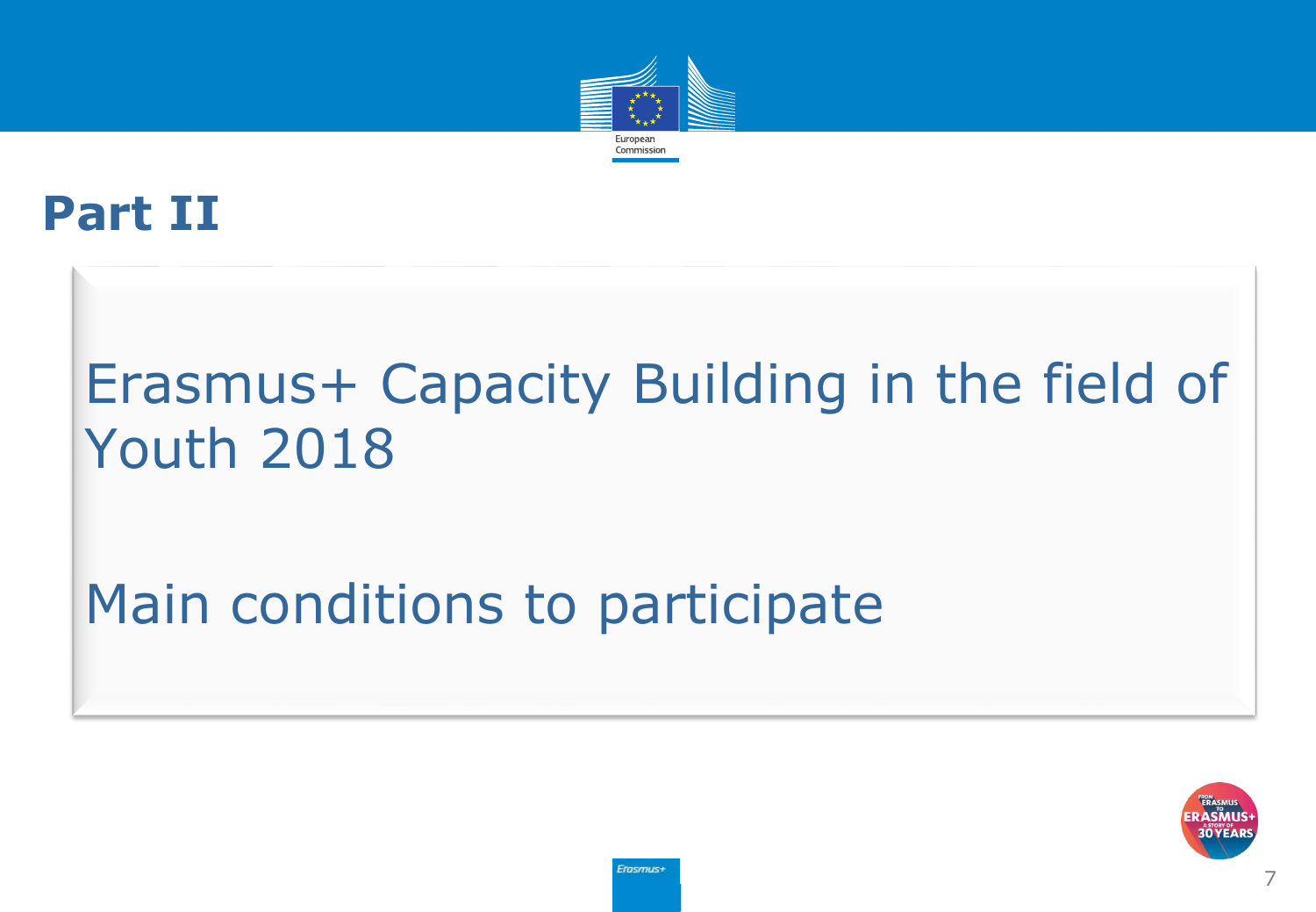

### **Capacity Building in the field of Youth: Projects dedicated to Eastern Partnership countries**

Two types of projects:

- 1. Civil society fellowship for youth
- 2. Partnership for entrepreneurship

Eligible applicants: Eastern Partnership Countries Eligible partners: Eastern partnership countries and Programme countries

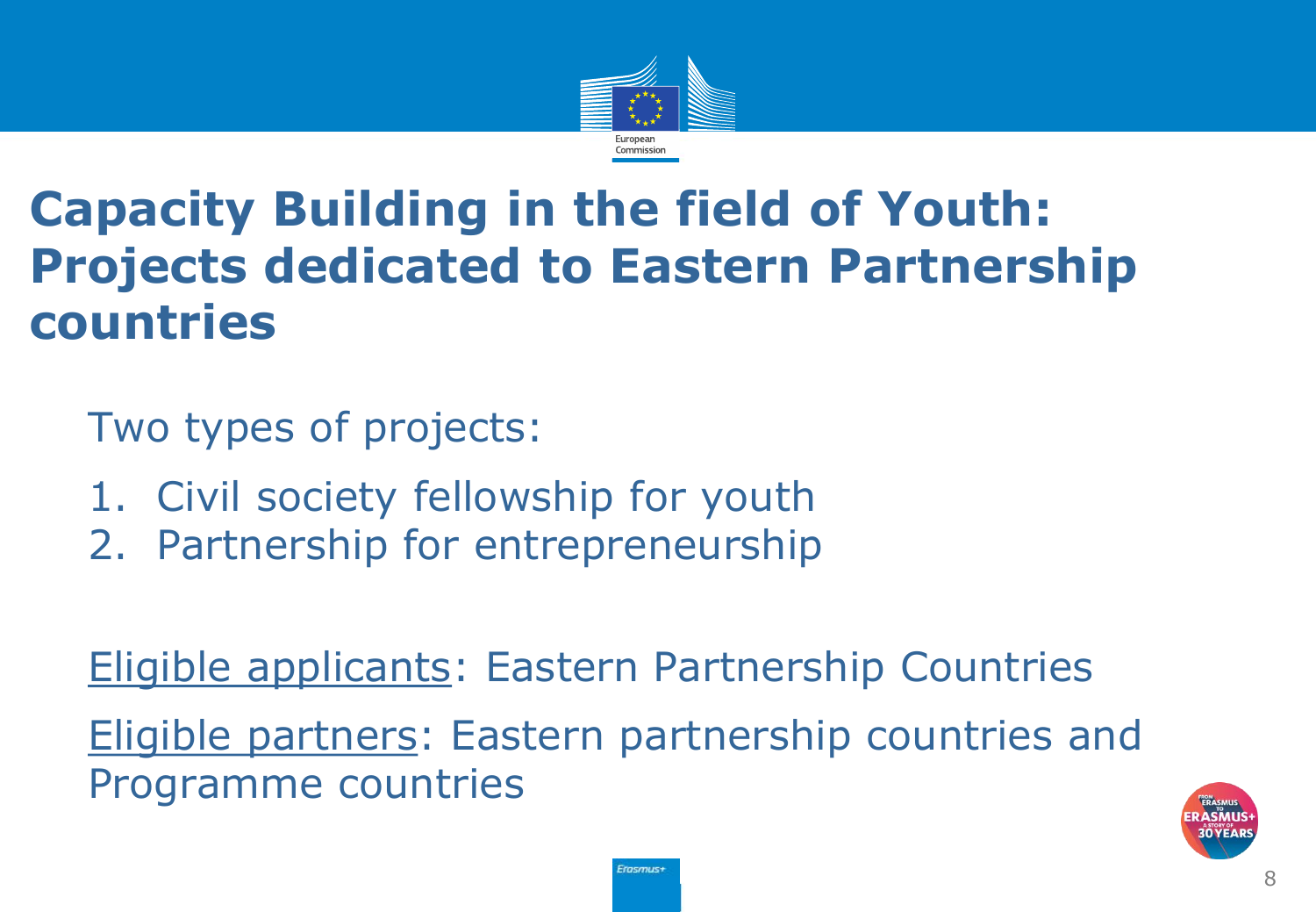

## **1. Civil Society Fellowships for Youth**

Young leaders from applicant organisations (the "Fellows") enhance their skills and competences through mobility activities in hosting organisations established in Programme Countries.

#### Combination of:

• mobility activities including **mentorship schemes** and **job shadowing**

and

• Capacity Building activities – small policy engagement projects carried out by the Fellows upon return to their sending organisation

**Erasmus+**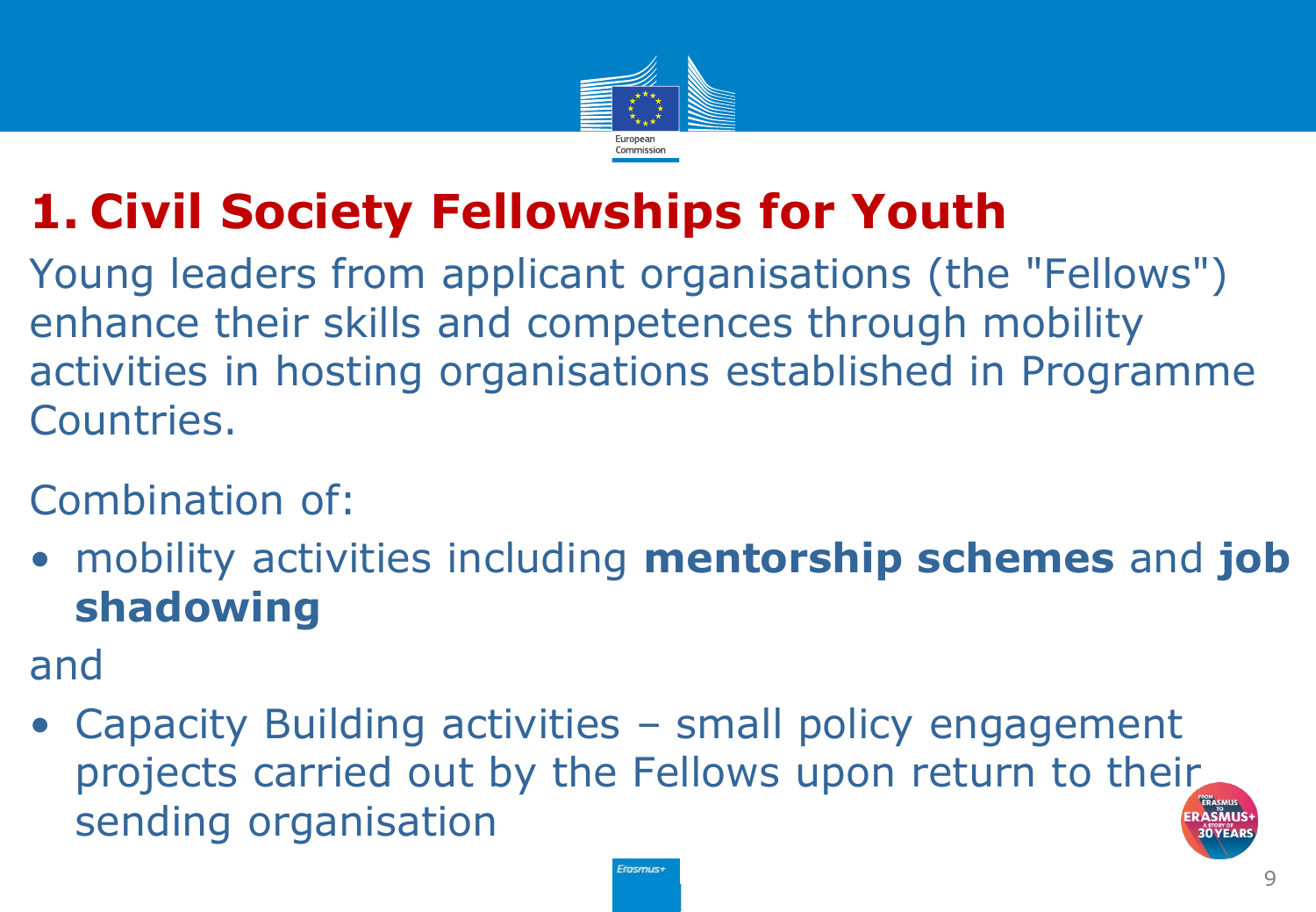

## **2. Partnership for Entrepreneurship**

Promotion of youth entrepreneurship education and social entrepreneurship based upon multilateral partnerships between organisations including business.

Priority will be given to projects which:

- provide practical solutions to social challenges in the region
- exploit the economic potential of the region

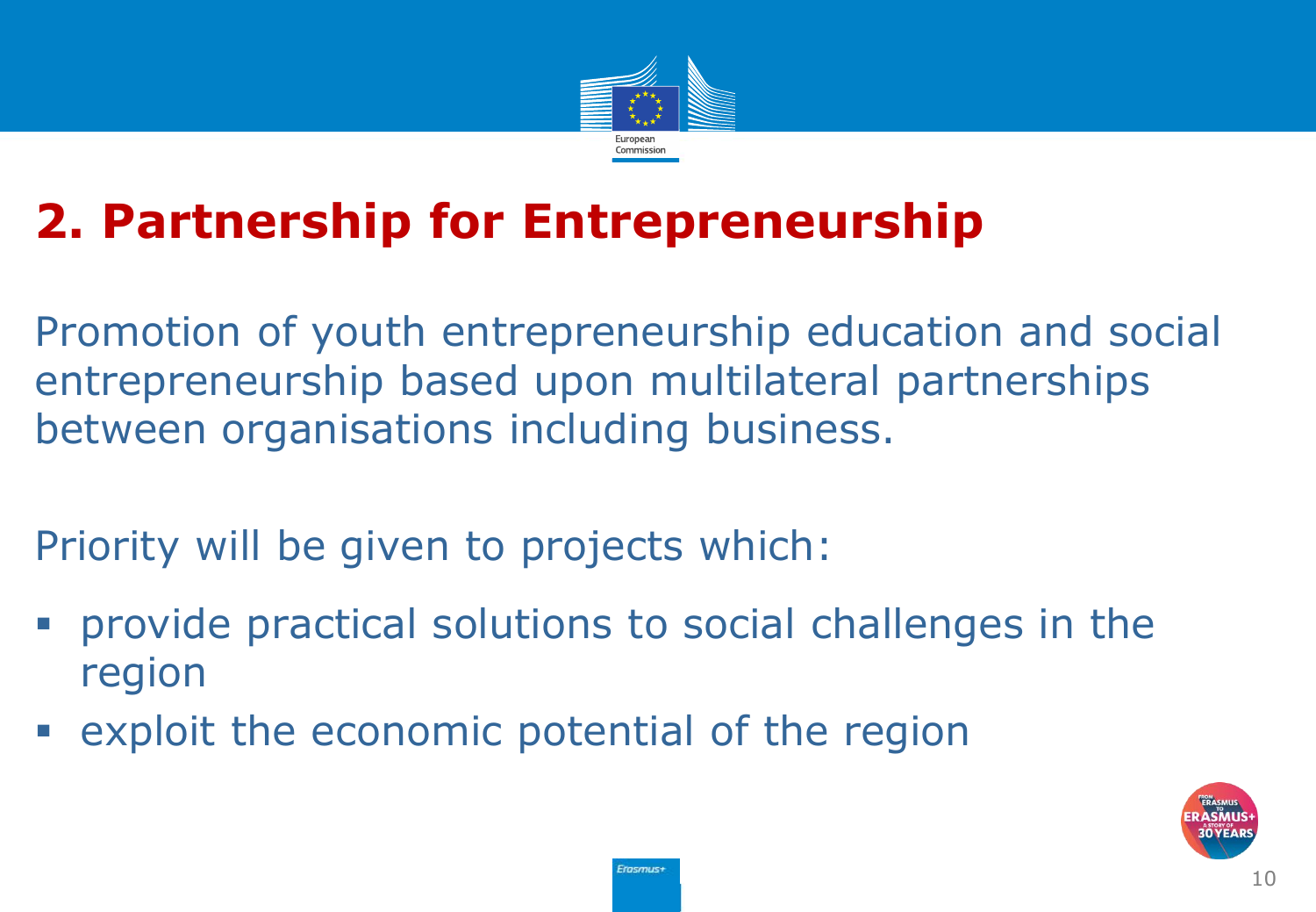

### **Budget**

### Total available budget in 2018: **3.450.000 EUR**



The budget will be allocated as follows:

**60%** to Civil Society Fellowships for Youth **40%** to Partnership for Entrepreneurship

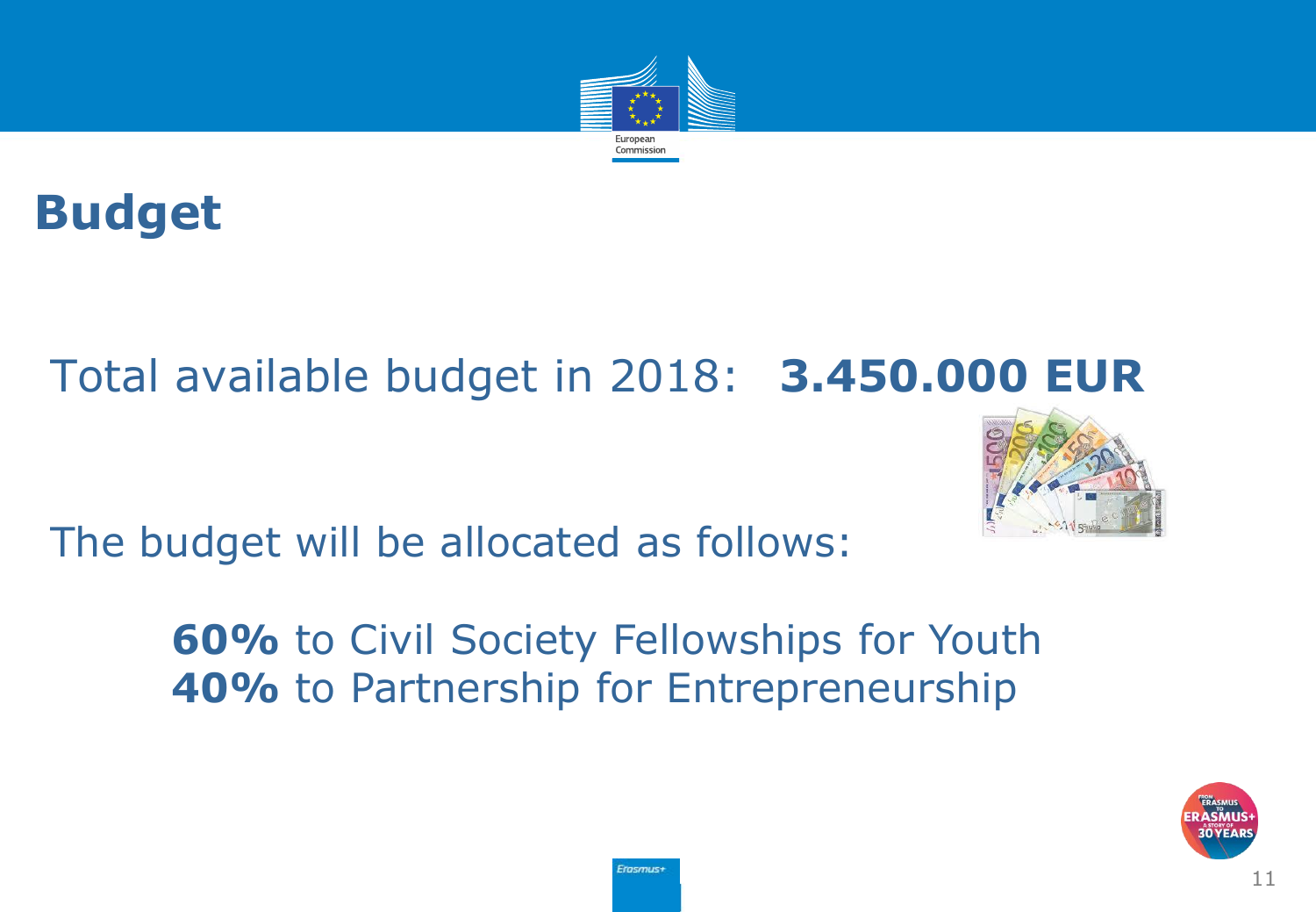

## **Funding Rules**

Maximum grant: **150.000 EUR**



### Budget: combination of unit costs and real costs

### Projects starting between **1 July** and **31 December 2018**

### Duration of projects from **9** to **24 months**

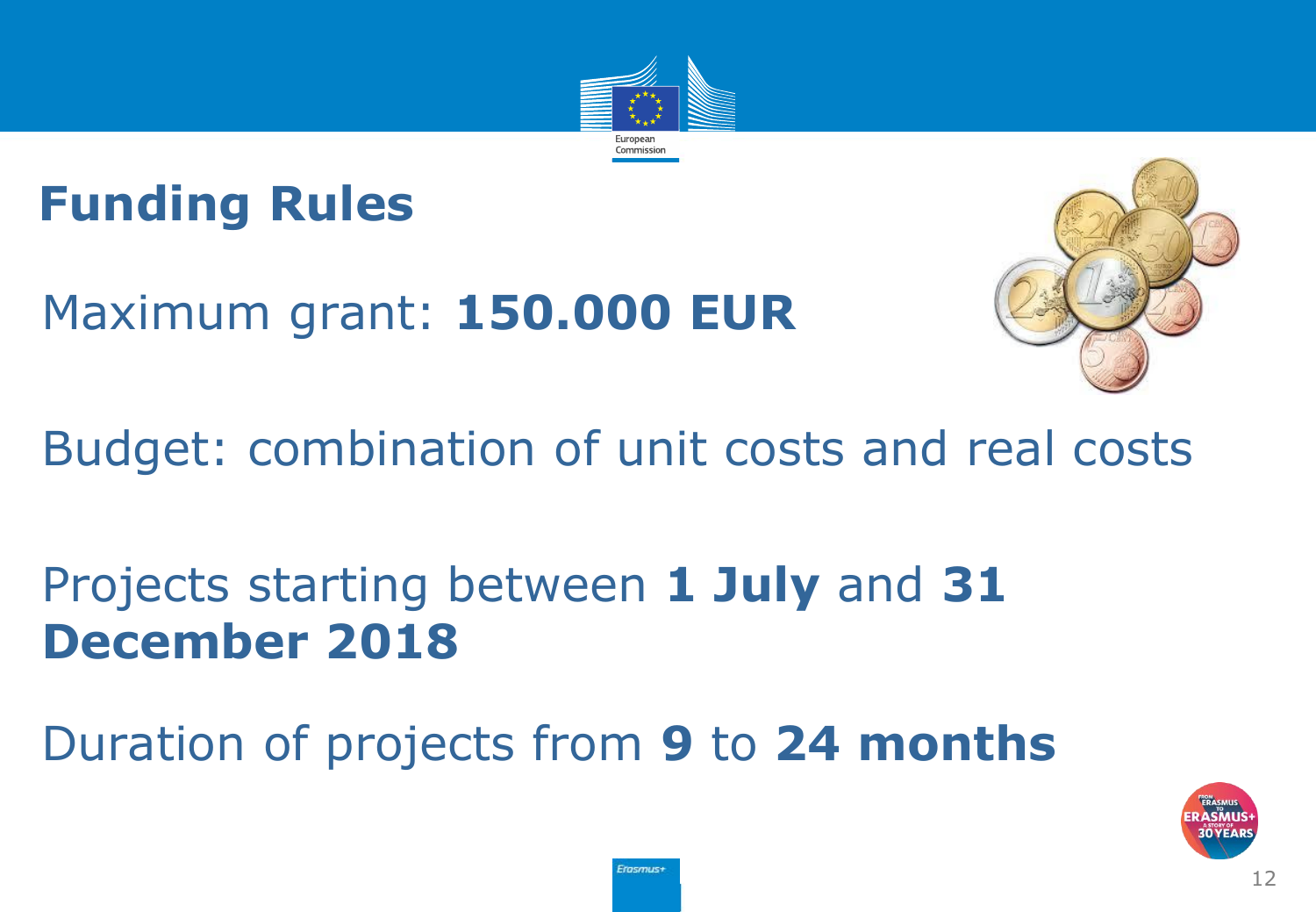

# **Eligible applicants**

**Applicant** must be established in an **Eastern Partnership Country** and be legally registered **for at least 1 year**.

**Applicant** can be any **public or private organisation**  active in the education, training and youth fields or the socio-economic sectors:

- **Non-profit organisation, association, NGO**
- **National Youth Council**
- **Public bodies at local, regional or national level**
- **Private company**
- **Social enterprise**

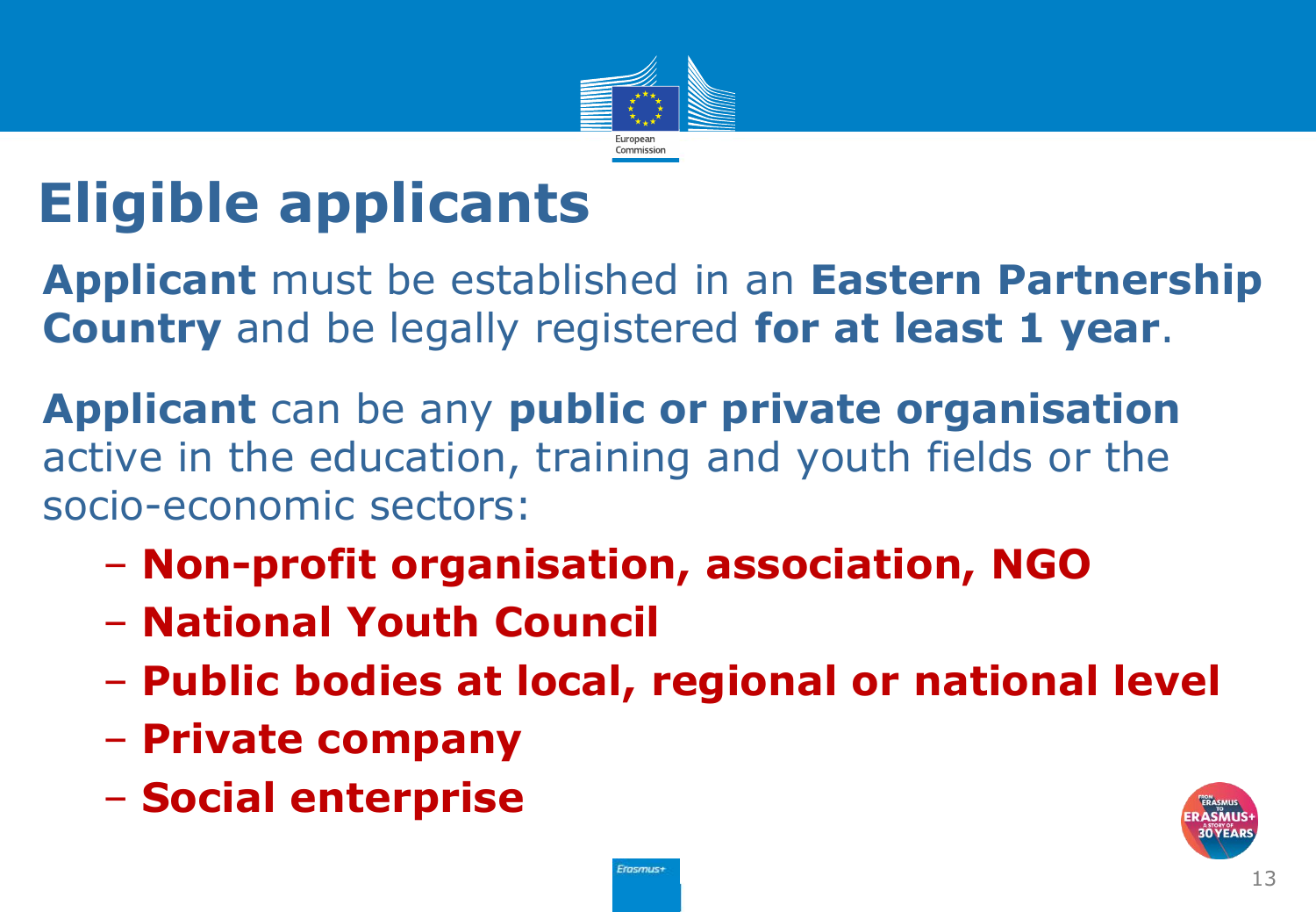

# **Eligible partners**

In addition to the profile of the eligible applicant (see the previous slide), partners can also be:

- a school/institute/educational center
- a social partner or other representative of working life, including chambers of commerce,
- craft/professional associations and trade unions;
- a higher education institution;
- a research institute;
- a foundation;

• …

- an inter-company training centre;
- a cultural organisation, library, museum;



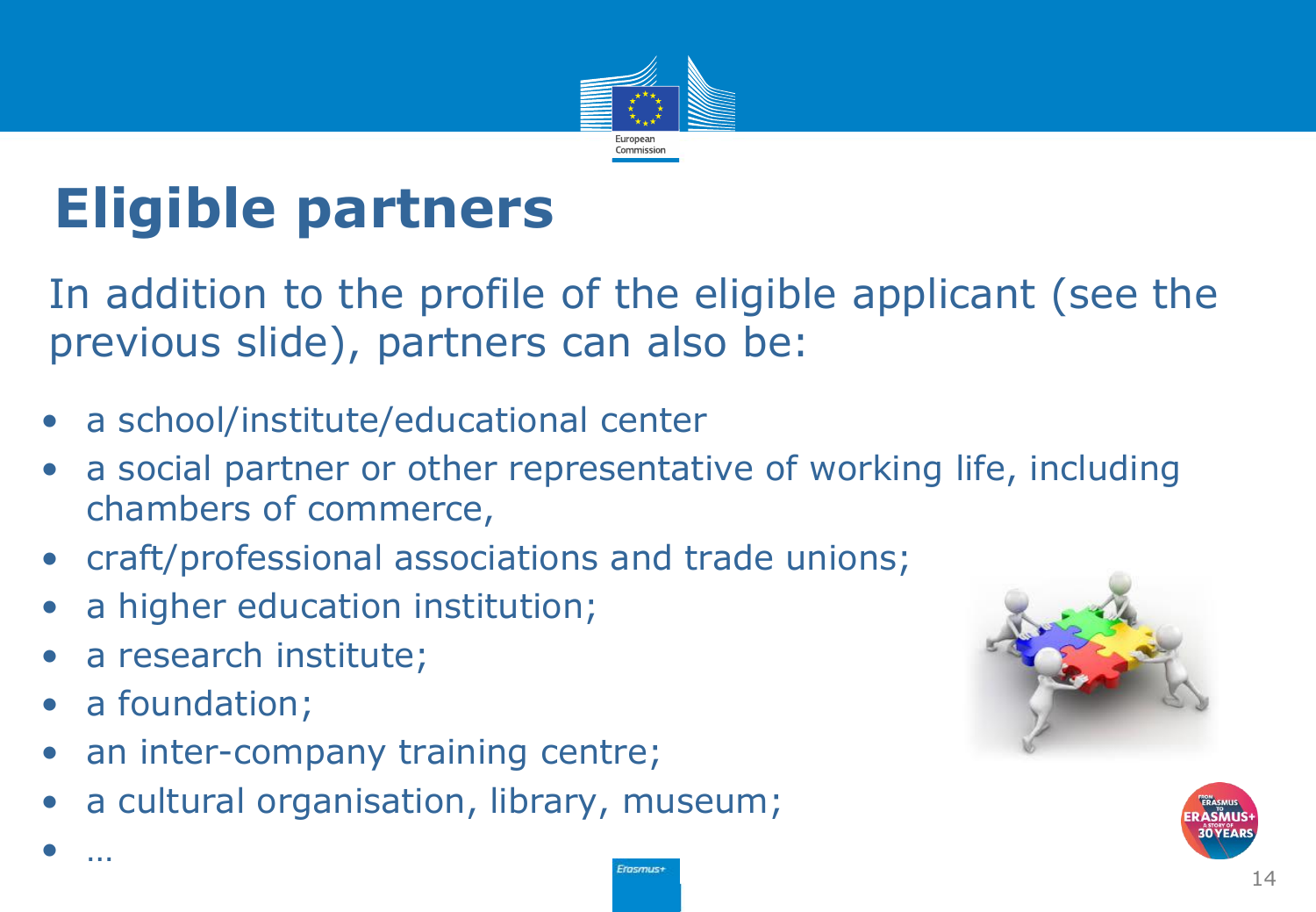

# **Eligible Partnership**

#### Minimum **3** participating organisations from **3 different Programme and Eastern Partnership countries** including:

minimum **1 Programme country** and minimum **1 Eastern Partnership country**



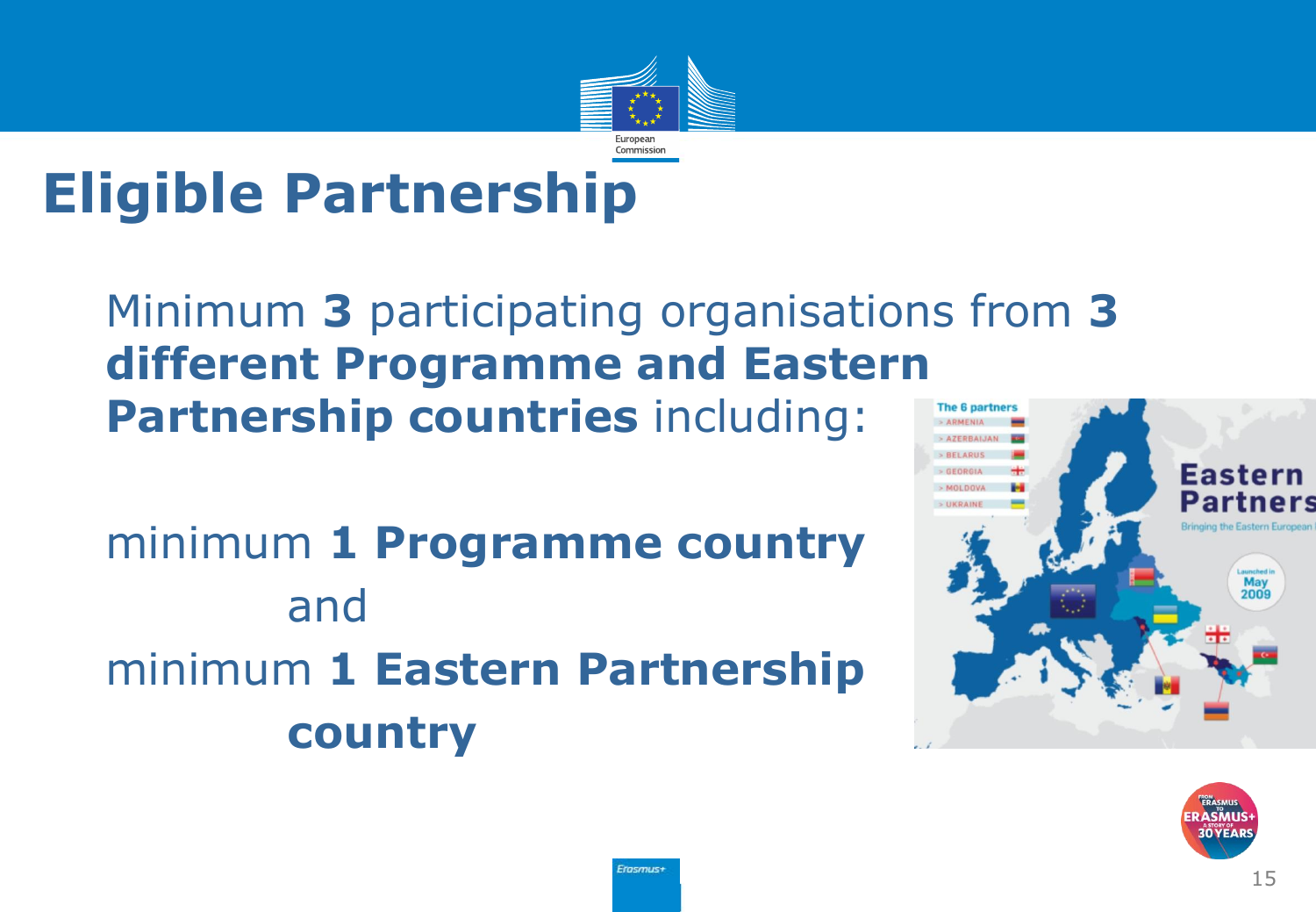

### **Award criteria - relevance**

- the proposal is responding to the objectives of the Action and of the Window;
- the objectives are clear, realistic, addressing issues relevant to the target groups and well reflected in planned activities;
- the capacity-building activities are clearly defined and aim at reinforcing the capacities of the participating organisations;
- the project involves youth with fewer opportunities;
- addressed issues and proposed solutions are relevant to the situation in the region and contribute to the socio-cultural and youth policy development;
- The proposal is innovative and/or complementary to other initiatives

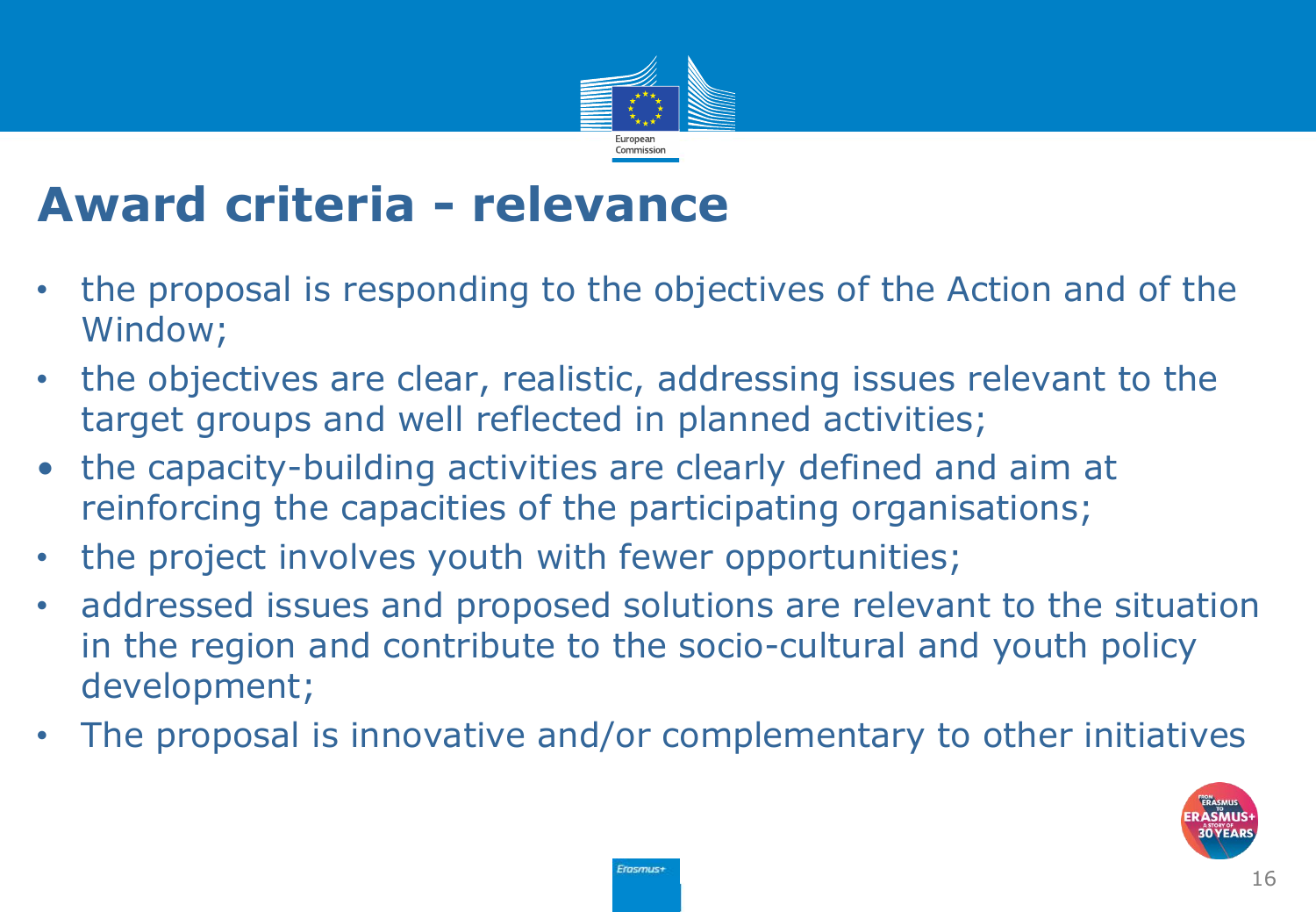

### **Award criteria - relevance**

#### **As regards "Partnership for Entrepreneurship" projects:**

The extent to which projects offer:

- practical solutions to social challenges present in the communities of the origin and exploit the economic potential of the region also be involving the private sector
- mobility activities of fellows from Eastern Partnership countries to Erasmus+ Programme countries relevant to these practical solutions

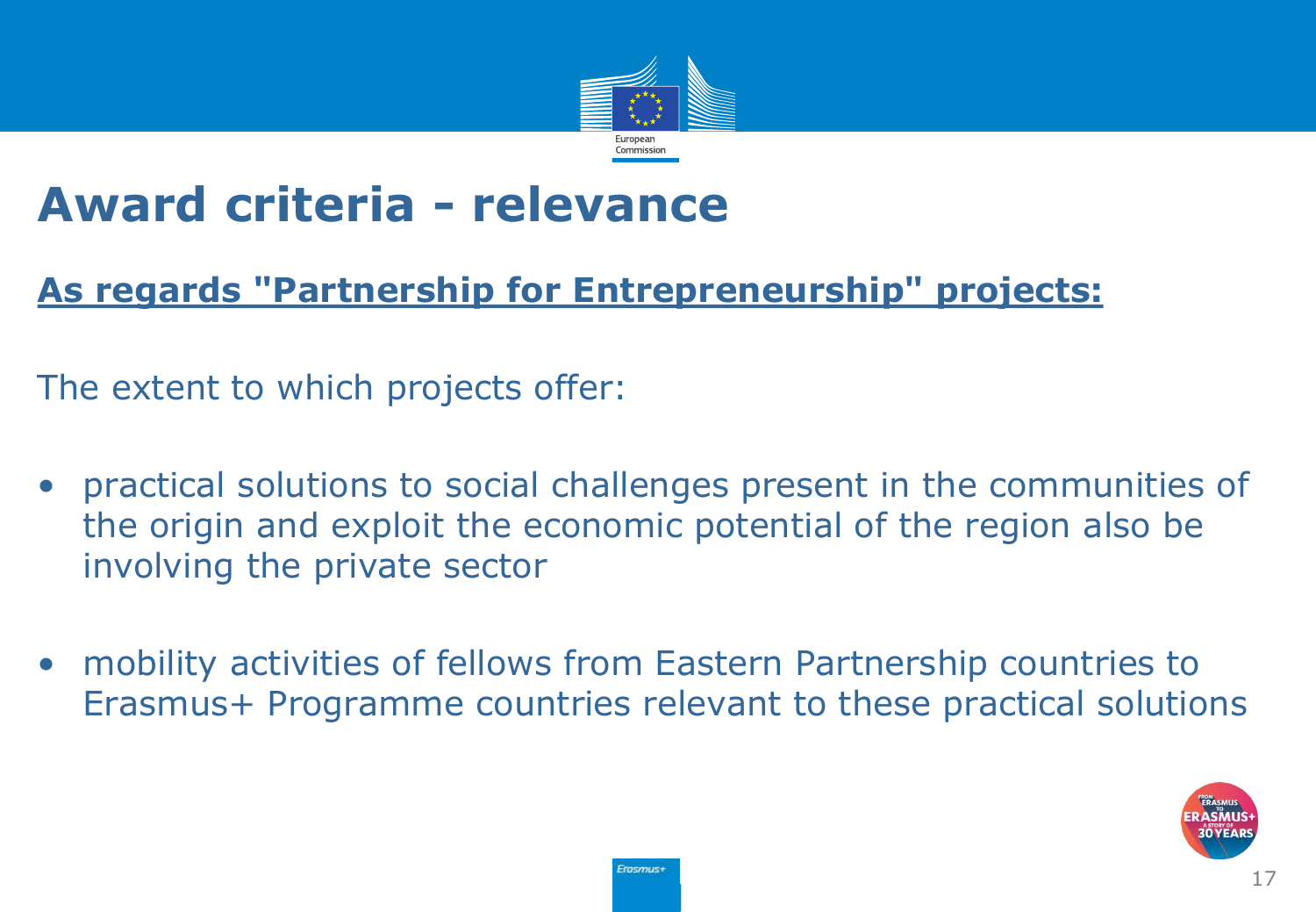

### **Award criteria - quality of the project design and implementation**

- consistency between project objectives and activities proposed;
- clarity, completeness and quality of the work programme, including preparation, implementation, monitoring, evaluation and dissemination;
- quality of non-formal learning methods;
- quality of arrangements for the recognition and validation of participants' learning outcomes;
- existence of quality control measures;
- cost-effectiveness and allocation of appropriate resources to each activity;
- appropriate measures for selecting and/or involving participants in the mobility activities.

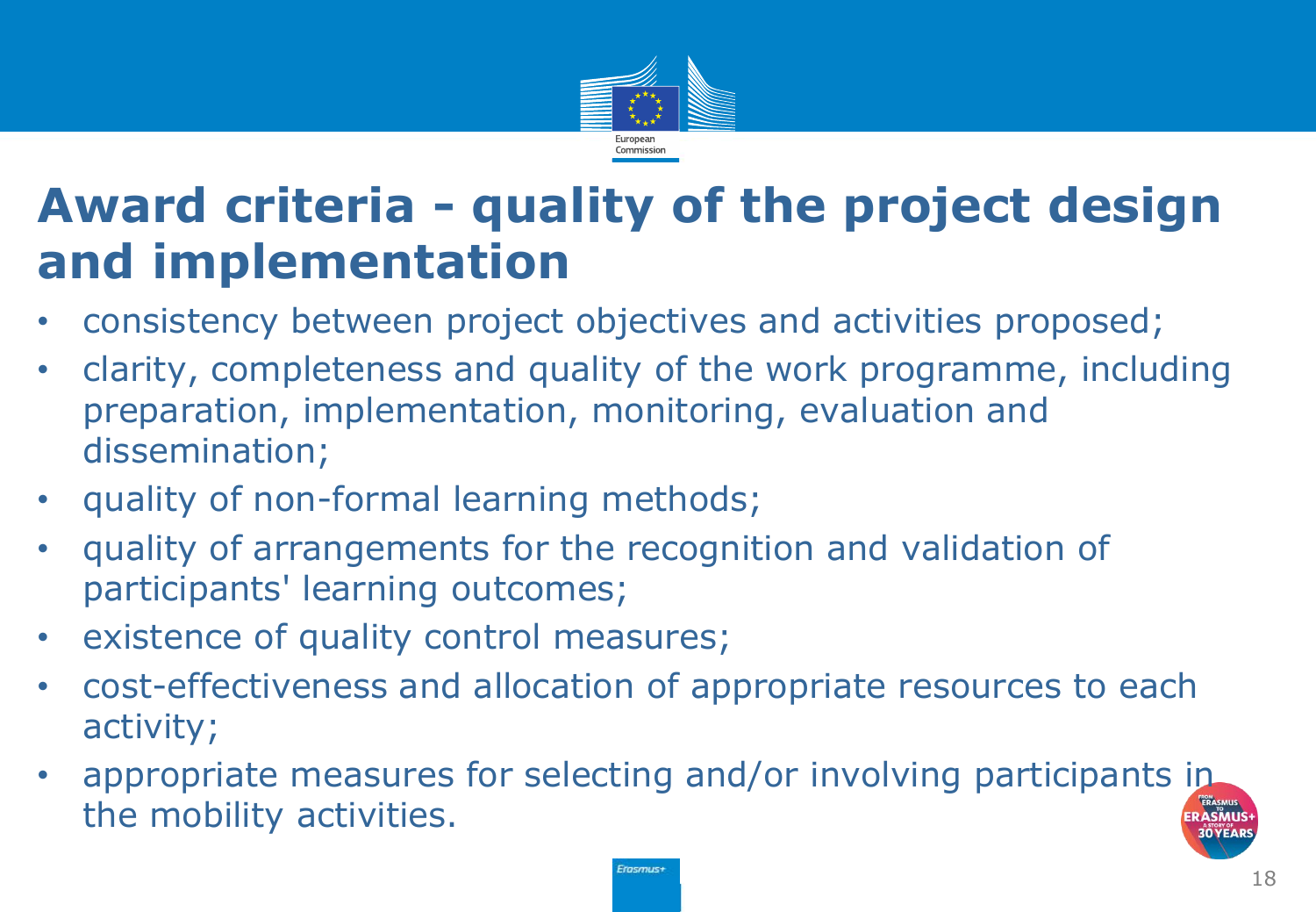

### **Award criteria - quality of the project team and the cooperation arrangements**

- appropriate mix of complementary participating organisations with the necessary profile, experience and expertise;
- the distribution of responsibilities and tasks demonstrates the commitment and active contribution of all participating organisations.
- mechanisms for coordination and communication between the participating organisations, as well as with other relevant stakeholders.

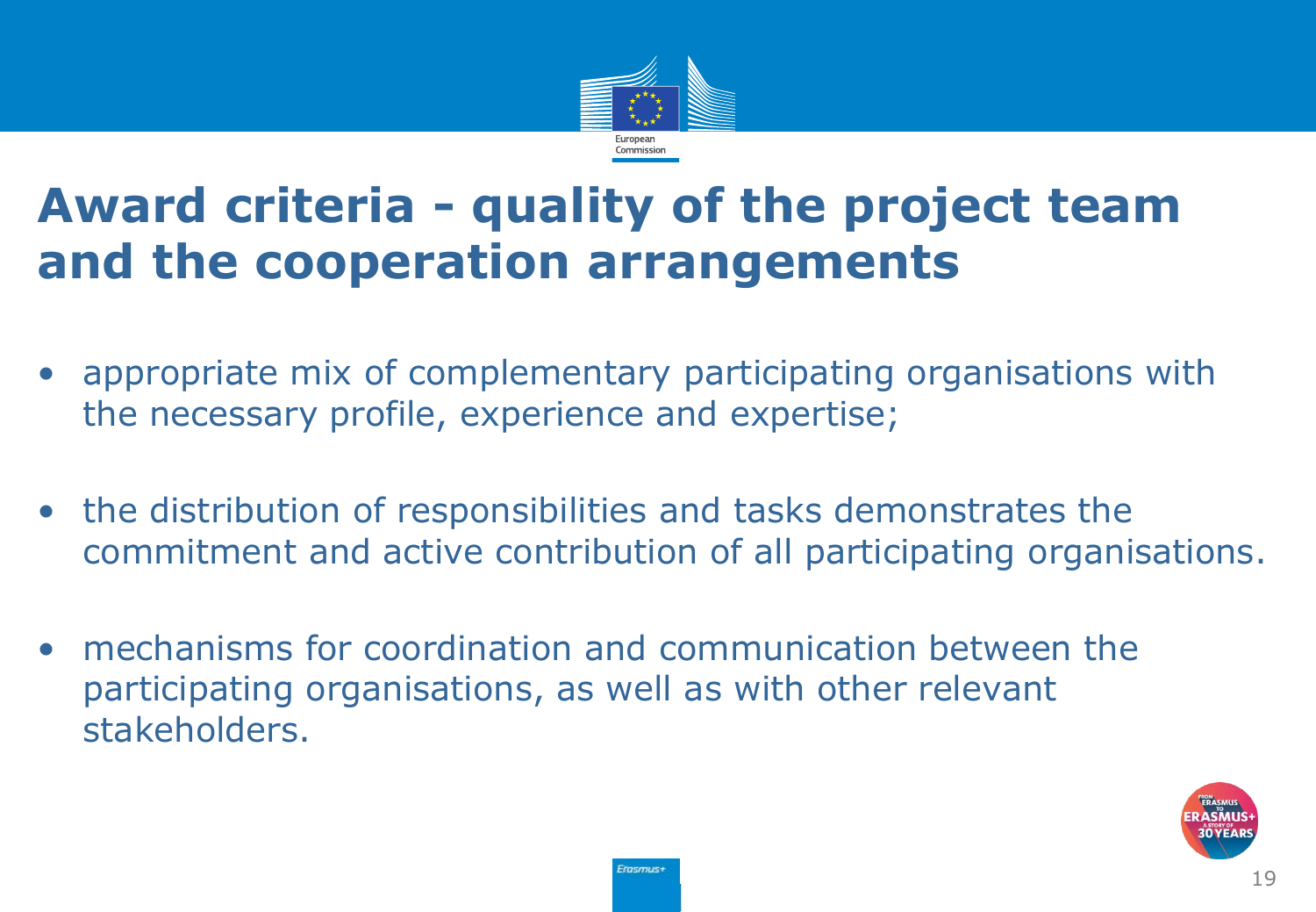

## **Award criteria – impact and dissemination**

- measures for evaluating the outcomes of the project;
- potential impact on participants and participating organisations as well as outside the organisations and direct participants;
- dissemination plan;
- plans for ensuring the sustainability of the project;
- If relevant, the proposal describes how the materials, documents and media produced will be made freely available

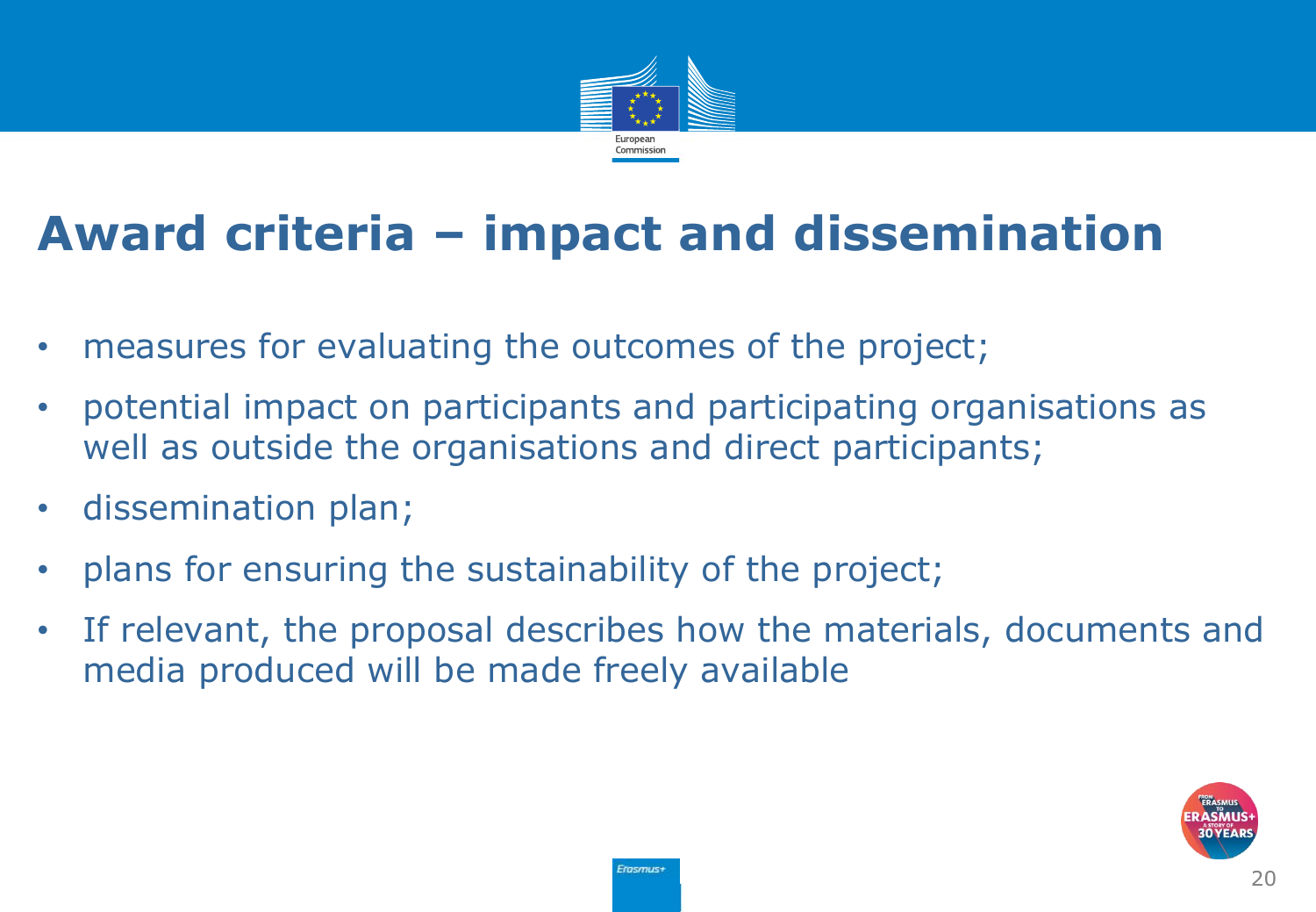

# **In practice projects should ….**

launch, test and implement youth work practices, such as:

- **tools and methods** for the socio-professional development of youth workers and trainers;
- **non-formal learning methods,** improvement of competences, including media literacy skills;
- Contribute to developing **new forms** of practical training schemes, new forms of youth work, virtual mobility, open educational resources, exploitation of ICT potential

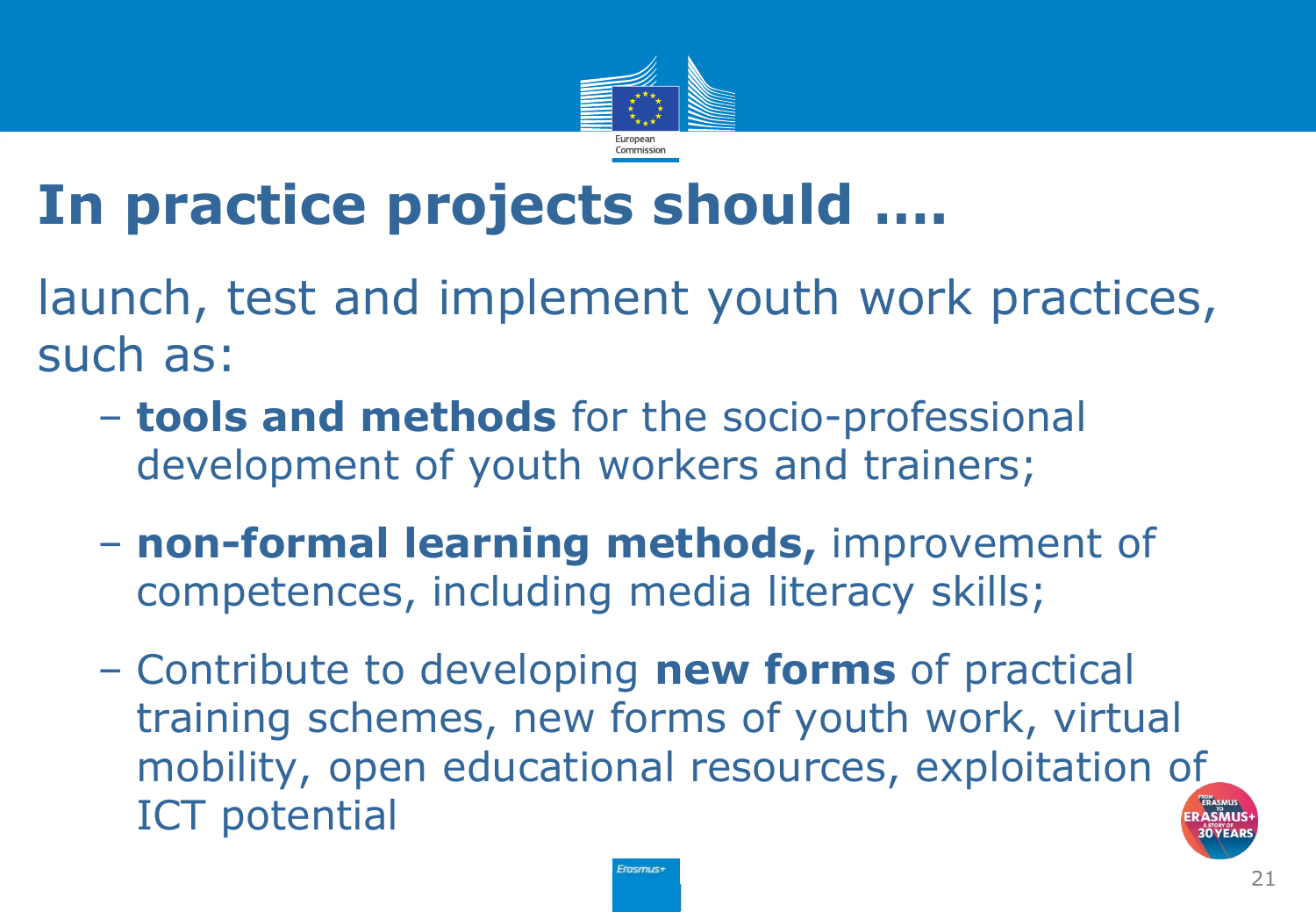

## **Additional hints: What is a good project ?**

- **Innovative character**
- **Coherence** of the activities througout the project (consistent with project objectives)
- **Local** and **international impact**
- **Visibility** and **Dissemination** strategy
- Concrete **results**



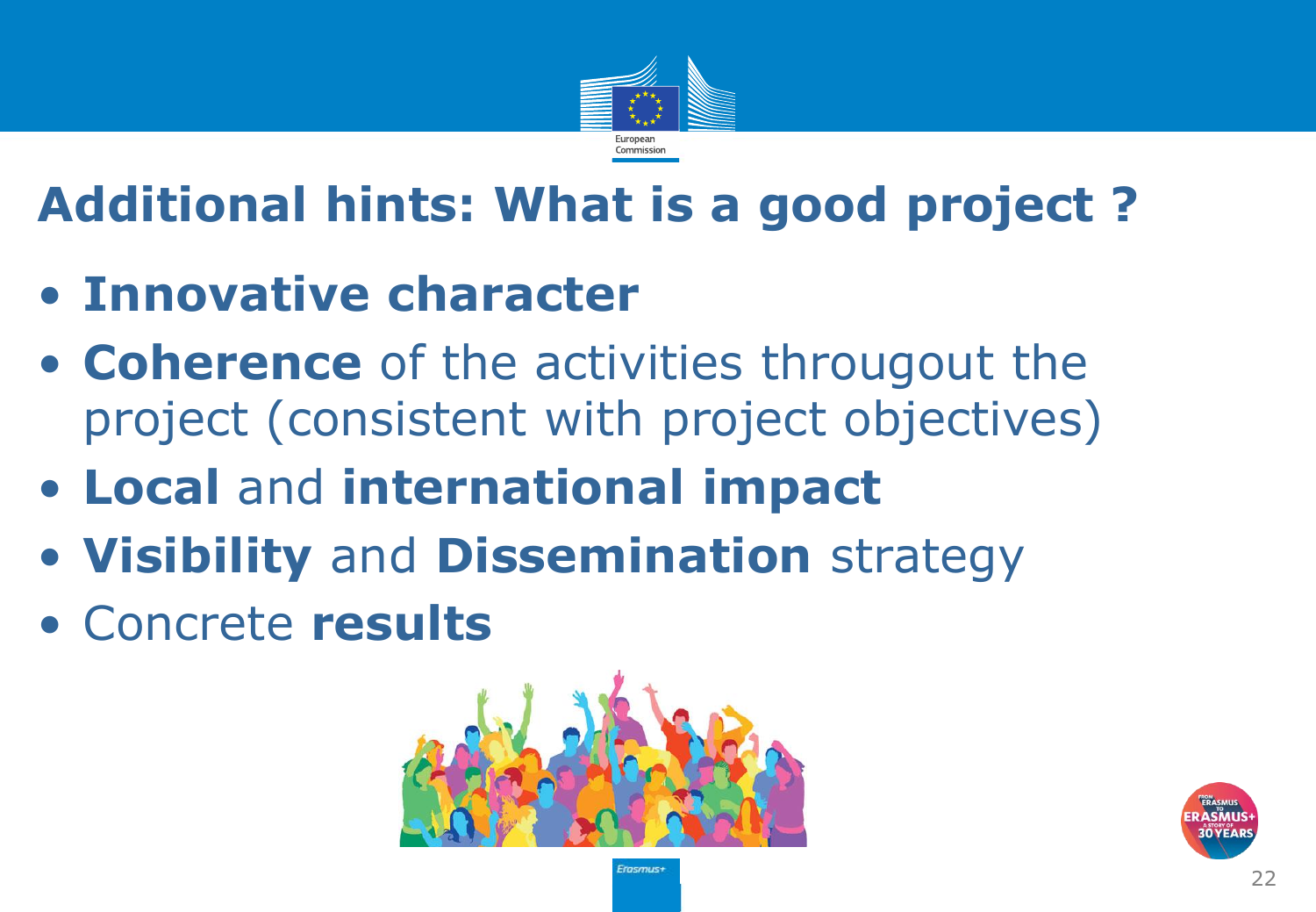

# **Application Process - summary:**

- **Registration** of the applicant and the partners on the Participants Portal
- Download the correct **e-form**
- Attach **annexes** (declaration on honour, project description, budget)

# **DO NOT** send any paper version!

23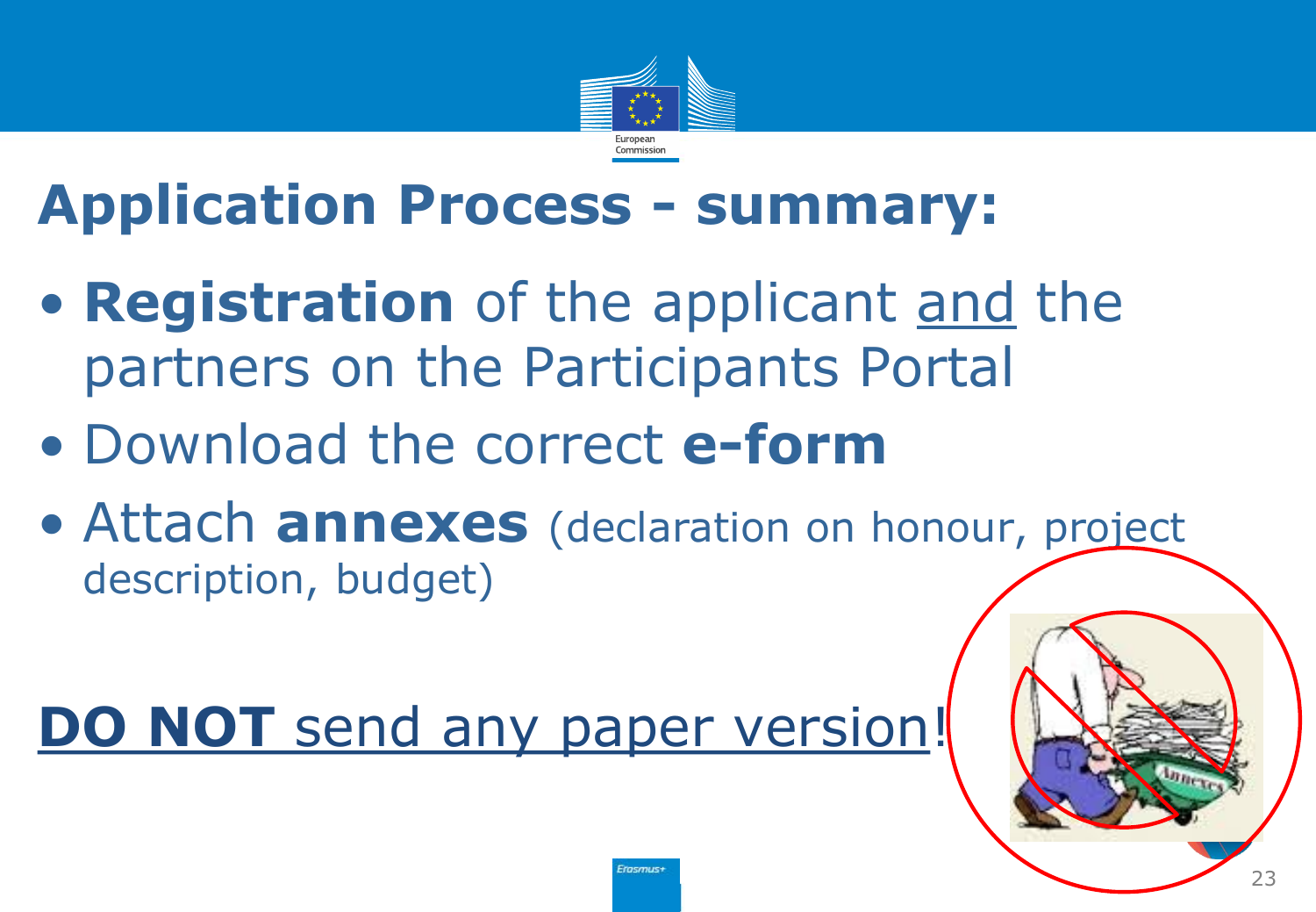

### **The deadline**

# **Submission on-line before**

# **8 March 2018 - 12:00 (midday)**

# **Brussels time**